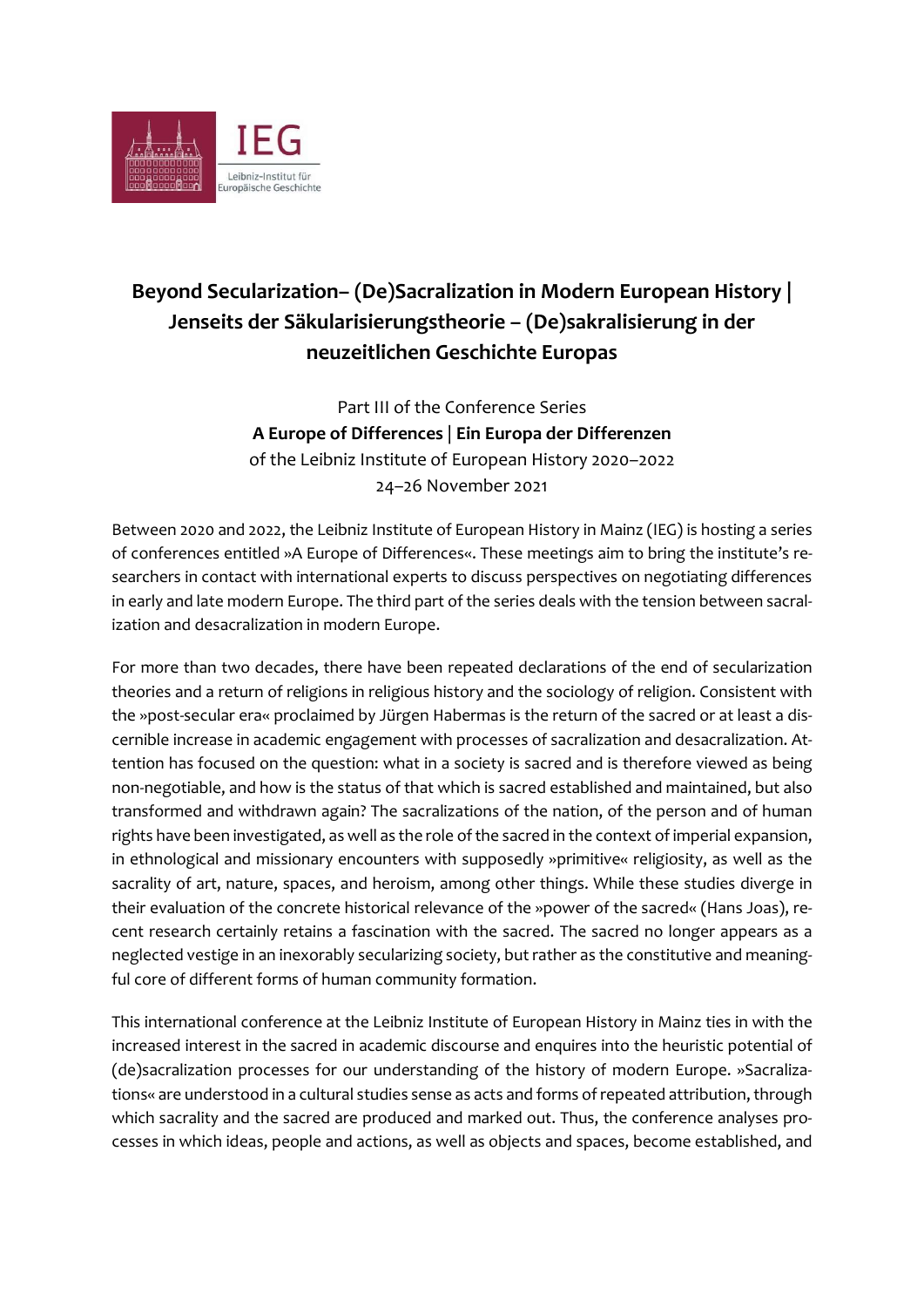are perceived as being absolute and intangible, normative, and as creating meaning and community. As a process of transformation, sacralization is also closely linked to desacralizations and resacralizations, as sacralized institutions and phenomena can change or lose their status, and the sacralization of one thing can lead to the devaluation of another. This broad definition of sacralization does not bind the process that it refers to exclusively to a particular religion, but is also able to detach the process from religion institutionally and in terms of its content.

The conference examines the actors and mechanisms, conjunctures and transformations of the sacred in European history from the 15th century. The following five aspects and dimensions are of particular interest:

(1) Sacrality and difference: Derivations of the term sacral often revolve around the distinction between the sacred and the profane. Even in an expanded form that includes, for example, the dimension of the mundane, this distinction is not sufficient to capture the sacred as a category and to distinguish between it and related phenomena. Taking Rudolf Otto's 1917 definition of the sacred as a contrasting composite of that which is frightening and fascinating in equal measure, the conference will ask to what extent can the semantics, but also the practise of the sacred be defined through a »contrast harmony« of opposites that are in tension with each other (for example, transcendence and immanence, sublimity and mediocrity, eternity and instant, prohibition and commandment, purity and impurity, belonging and exclusion, etc.). In this context, particular attention is placed on the dynamics and conflicts that result from the paradoxical character of the sacred, i.e., from the societal claim to have access to that which is unavailable, intangible and unconditional.

(2) The interplay between (de-)sacralizations and secularizations: From a historical perspective, desacralizations cannot be equated with secularizations. These processes did in some cases unfold at least partly in an identical way, however sacralizations and desacralizations can be identified both in the religious sphere and in non-religious areas, for example the sacralization of the state, the nation or the constitution. The conference thus explores the potential offered by an historical analysis of processes of sacralization and desacralization in modern Europe, including with regard to complementary and modifying explanatory models, such as those offered by the overarching narrative of European secularization. If Europe in the modern era has not been characterized by an all-encompassing and teleological long-term process of secularization understood as the advancing disenchantment of the world, is it nonetheless possible to identify cycles of desacralizations and re-sacralizations from the 15th century onward? And what role do these processes play in a supposedly secular society in the modern era?

(3) Sacrality in colonial contact zones: European and Christian understandings of the sacred and of religion developed to a large extent in the confrontations with those social practises, forms and objects that were considered sacral in societies outside Europe. The comparative sociology of religion, which emerged around 1900, and in particular Émile Durkheim's understanding of the sacred, could not have emerged without the ethnological studies on supposedly »primitive« religiosity in societies that had experienced European colonization and missionizing. The conference therefore enquires into the role that European understandings of the sacred played in the missionary contact zones, how these understandings were imposed, adapted and appropriated, and the conflicts that these different understandings of the sacred gave rise to. Conversely, the conference enquires into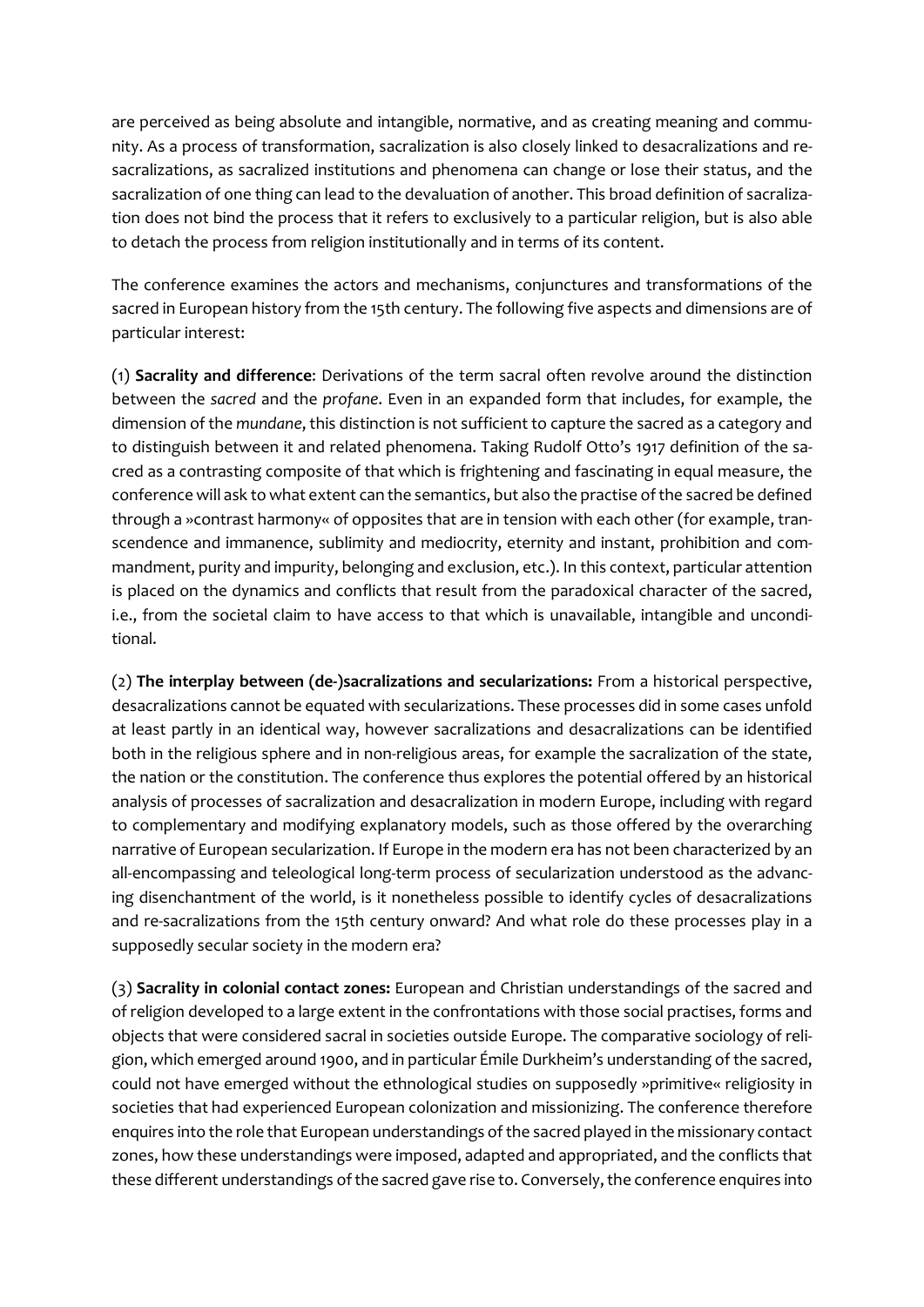the European reception of »other« forms of sacrality or the sacrality of the other, the appropriation of its concepts and terms (such as fetish, totem and taboo), but also the material transposition of these forms of sacrality (for example, their transformation into »ethnographica«) and the related epistemological consequences. From the perspective of the comparative sociology of religion, the conference seeks to identify the commonalities and differences that were construed in the examples of the sacred that were encountered in order to justify the assumption of a universal religiosity and of the superiority of European religions.

(4) Management, performance and mediality: The insistence on the socially-binding character of the sacred made rules, ritualization, discipline and supervision necessary. Officials and institutions derived power from the sacred, which required administration and dissemination by »sacral experts«. The conference is thus also interested in changing practices of the sacred, i.e., its actors, forms and means of dissemination – including, but also other than, holy texts. Who are the authoritative actors of »sacrality management« and what is the relationship between them and religious and secular power? What influence did the new visual, audio and digital media of the 20th and 21st centuries have on socially-relevant forms of the sacred, for example?

(5) Transfer of sacrality: Historians have often analysed the asymmetrical, but mutual interference between religion and other fields of society in terms of a transfer of sacrality (Mona Ozouf). This term refers to the adoption of religious categories, rituals and symbols in non-religious contexts. In this way, non-religious phenomena are declared to be beyond time, unavailable and the basis of societal order. The sacralization of the nation, the ethnic group or the state through the attribution of signs, symbols, rites and narratives from the »religious« sphere is a prime example of this. Those who refer to the transfer of sacrality frequently associate it with an explicitly-connected statement about the origins of sacralizing elements, and simultaneously suggest a clear direction of transfer. The assumption on which this is based – that every form of sacralization must be viewed as deriving from the religious sphere – is a topic for discussion at the conference, as is the assumption that religious and non-religious spheres are separate.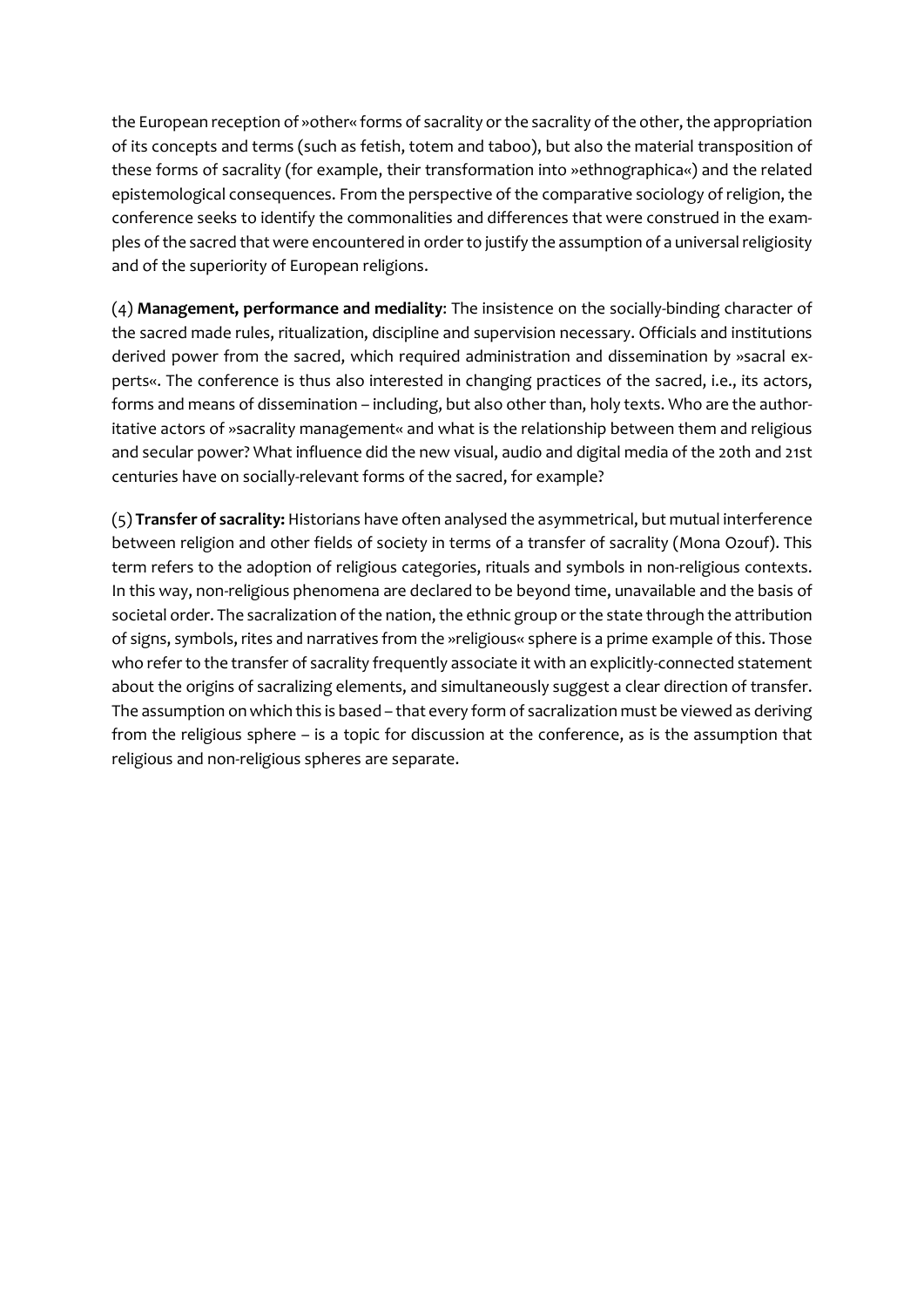#### Wednesday, 24 November 2021

| 15:00-15:30 | Johannes Paulmann (Mainz): Welcome                      |
|-------------|---------------------------------------------------------|
| (MEZ)       | Bernhard Gissibl / Andrea Hofmann (Mainz): Introduction |

#### European Modernities beyond Secularization Theory

(20 minutes presentation + 20 minutes discussion + 5 minutes break, applies to all sections)

| Chair       | Irene Dingel (Mainz)                                                                                                                    |
|-------------|-----------------------------------------------------------------------------------------------------------------------------------------|
| 15:30-16:15 | Volkhard Krech (Bochum): What's Left of secular Europe?                                                                                 |
| 16:15-17:00 | Monika Wohlrab-Sahr (Leipzig): Europe in the Logic of Multiple Secularities                                                             |
| 17:00-17:30 | Break                                                                                                                                   |
| 17:30-18:15 | Gordon Lynch (Canterbury): From Christendom to culture wars: developing narra-<br>tives of the sacred and society in European modernity |

# The Sacred in Colonial Contact Zones – Part I

| Chair                         | Joachim Berger (Mainz)                                                   |
|-------------------------------|--------------------------------------------------------------------------|
| $18:15 - 19:00$               | Sarah Longair (Lincoln): The many transitions of the Mwinyi Mkuu's ngoma |
| and siwa in colonial Zanzibar |                                                                          |

19:00–19:45 Erin Kathleen Rowe (Baltimore): Black Saints in Early Modern Global Catholicism

# Thursday, 25 November 2021

#### The Sacred in Colonial Contact Zones – Part II

| Chair                                                                                | Esther Möller (München)                                                            |
|--------------------------------------------------------------------------------------|------------------------------------------------------------------------------------|
| 13:00-13:45                                                                          | Andreas Pettenkofer (Erfurt): Is the critique of secularization theory shaped by a |
| colonial discourse? Some postcolonial questions for Durkheim's sociology of religion |                                                                                    |

13:45–14:30 Benedikt Brunner (Mainz): Contested sacrality. Deathways in Colonial Boston, c. 1680–1750

14:30–15:00 Break

#### Religious Performances of the Sacred

| Chair       | Christopher Voigt-Goy (Mainz)                                                                              |
|-------------|------------------------------------------------------------------------------------------------------------|
| 15:00-15:45 | Erin Lambert (Virginia): Sacred Matters in the Radical Reformation                                         |
| 15:45-16:30 | Alessandro Grazi (Mainz): (De)sacralization as reflected in nineteenth-century Ital-<br>ian Jewish liturgy |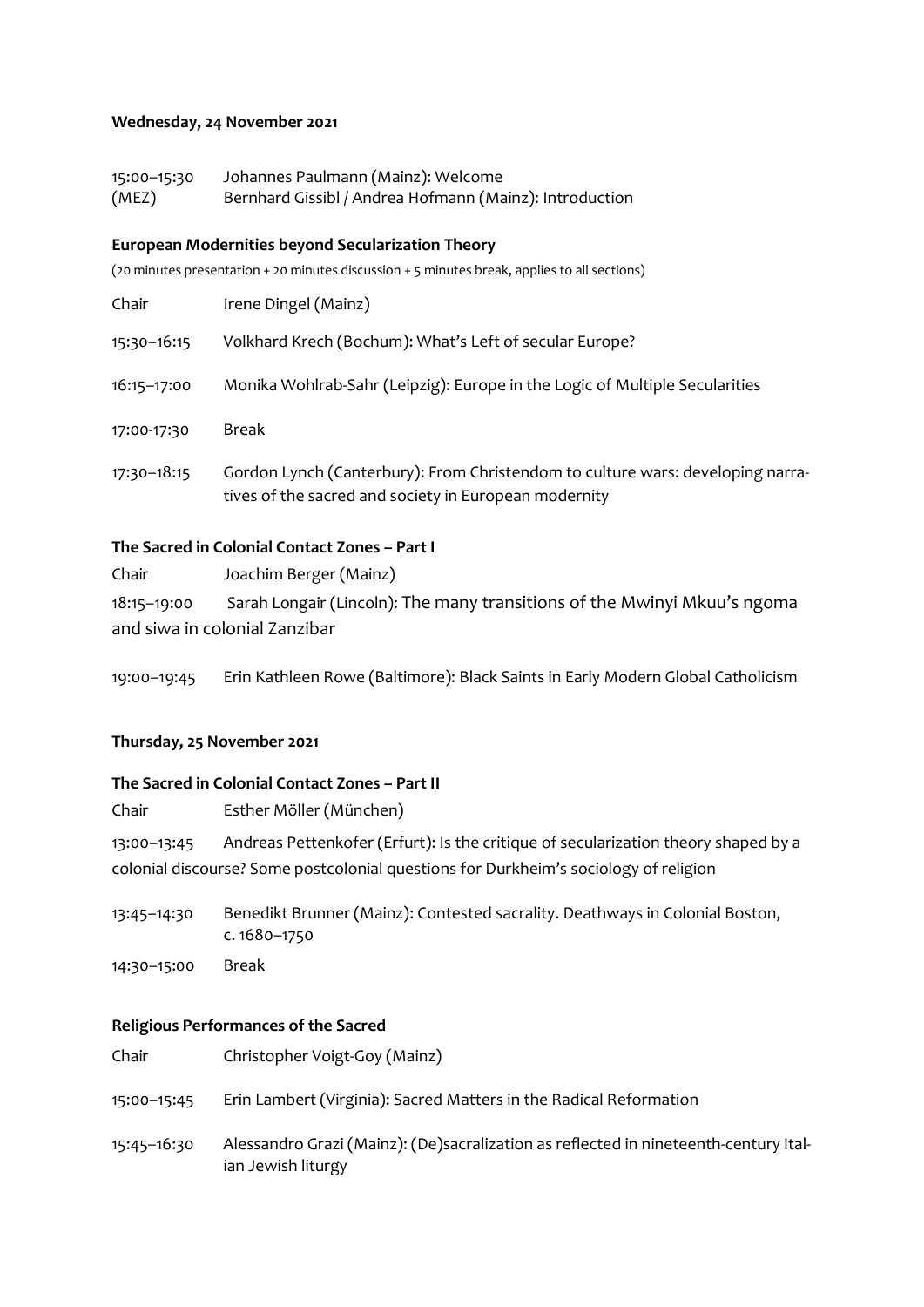| 16:30-16:45 Break |                                                                                                   |
|-------------------|---------------------------------------------------------------------------------------------------|
| $16:45 - 17:30$   | Andrea Hofmann (Mainz): Sacrificing Life and the Sacralization of Death<br>in the First World War |
| 17.30-18:15 Break |                                                                                                   |

### Sacrality in Transfer/beyond Religion – Part I

- Chair Thorsten Wübbena (Mainz)
- 18.15–19:00 Inga Mai Groote (Zürich): The Sound of the Sacred
- 19:00–19:45 John Carter Wood (Mainz): Christianity, Technology and Sacralisation. The World Council of Churches and the Technological Society, 1937-1948

# Friday, 26 November 2021

#### Sacrality in Transfer/beyond Religion – Part II

| Chair                                                        | Stanislau Paulau (Mainz)                                                         |
|--------------------------------------------------------------|----------------------------------------------------------------------------------|
| 14:00-14:45                                                  | Gregor Feindt (Mainz): Sacralising the "New Men": Ideology, practice and subjec- |
| tification of social engineering in inter war Czechoslovakia |                                                                                  |

14:45–15:25 Lucyna Przybylska (Gdańsk): The proliferation of crosses and flags in post-communist Poland

15:25–16:00 Break

#### Conjunctures of the Sacred in the Anthropocene

- Chair Anne Friedrichs (Mainz)
- 16:00–16:45 Bernhard Gissibl (Mainz): Fifty ways of sacralizing nature (and the consequences thereof): Serengeti Experiences

16:45–17:30 Thomas Kirchhoff (Heidelberg): Eleven Types of (De)Sacralisation of Nature